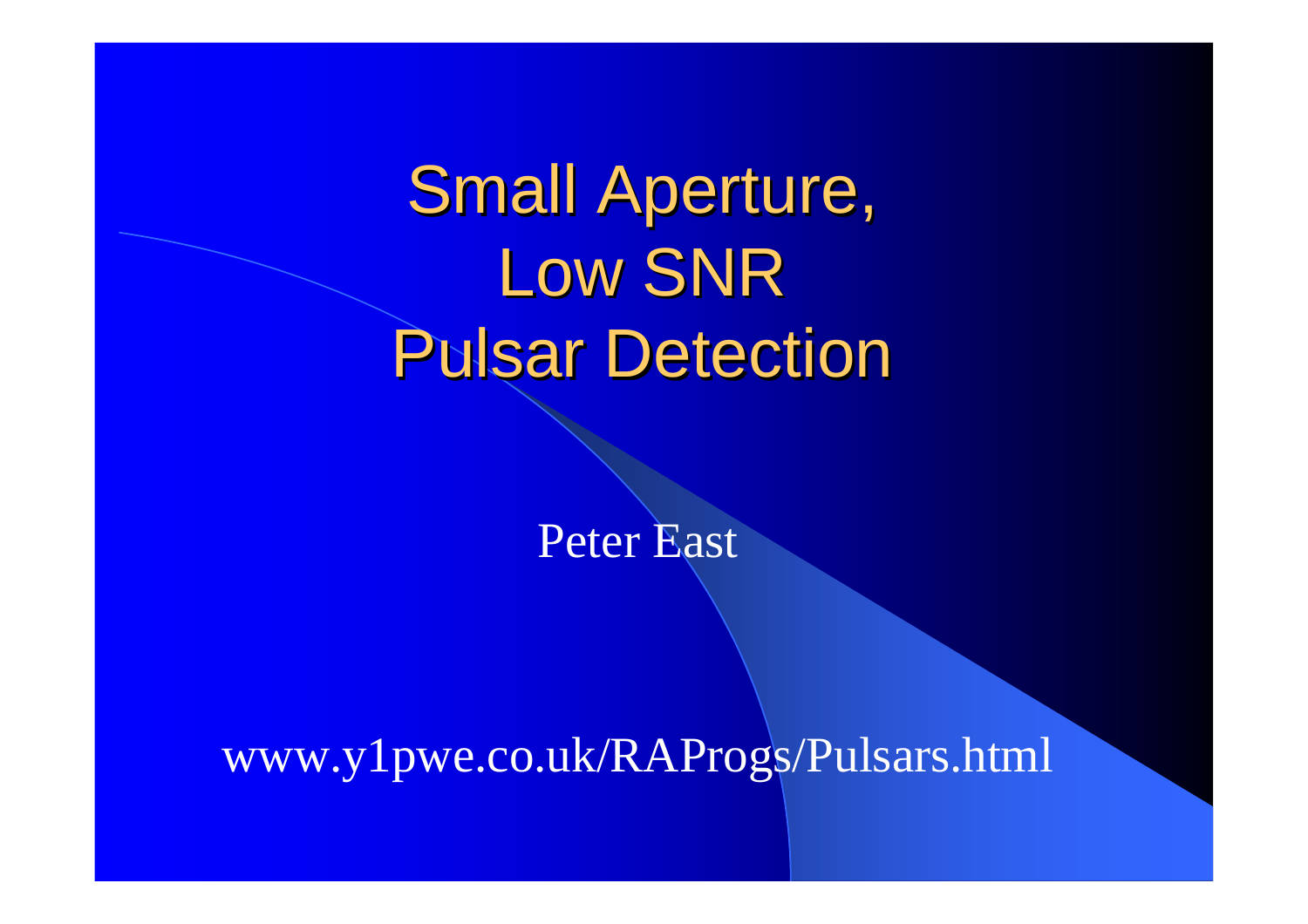#### Introduction

 $\bullet$  Background • Key System Drivers • Low SNR Tests  $\bullet$ **Conclusions**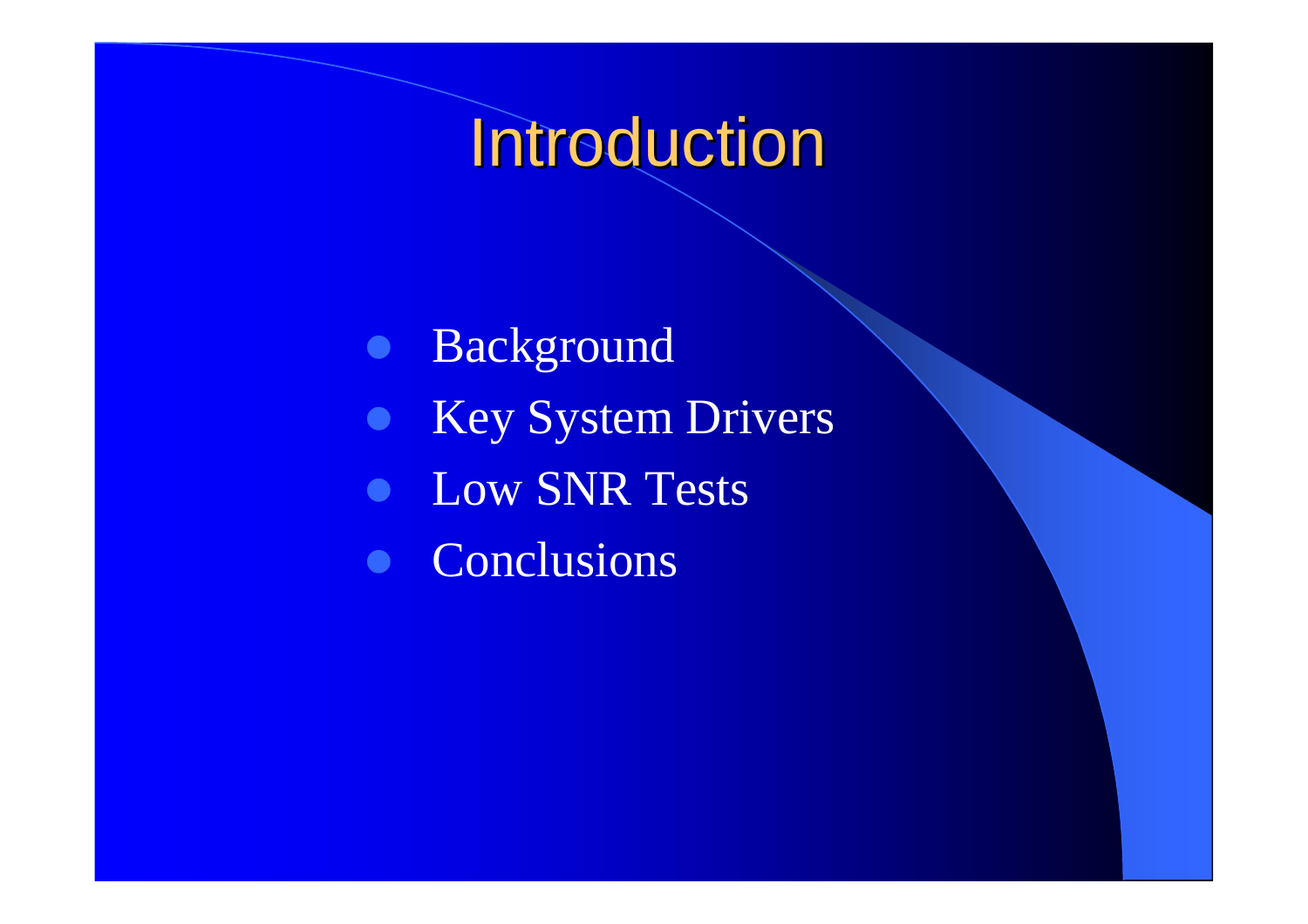#### LK Radiometer Equation

*W* $P-W$  $k_{\textit{b}}T_{\textit{s}}$  $SNR = \frac{S_p A_e \sqrt{n_p t_{\rm int} \Delta f}}{P}$  $\mathcal{L} \mu \mathcal{L}$   $_{sys}$ *p* $=\frac{S_p A_e \sqrt{n_p t_{\rm int} \Delta f}}{P-1}$  $2\beta$ int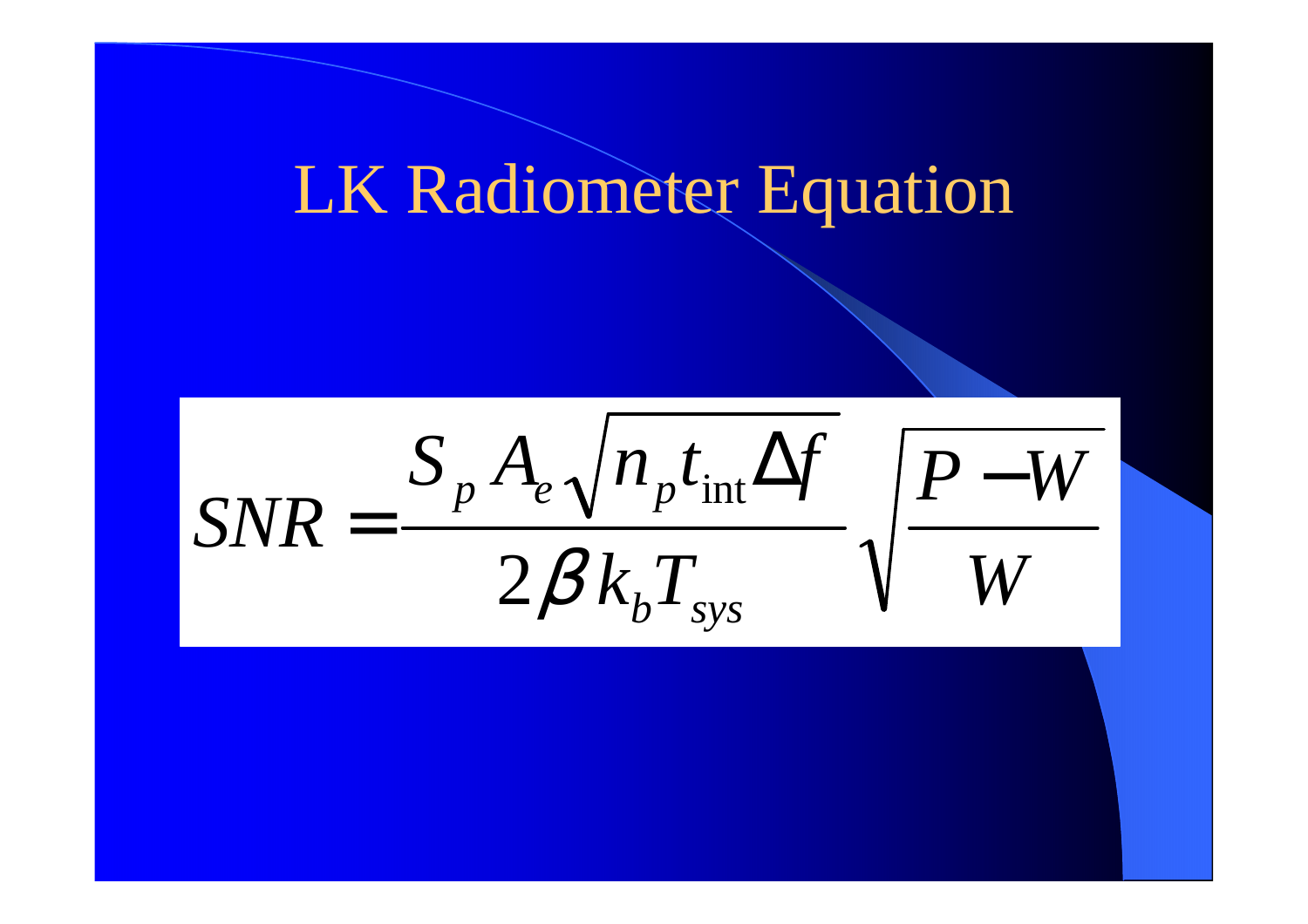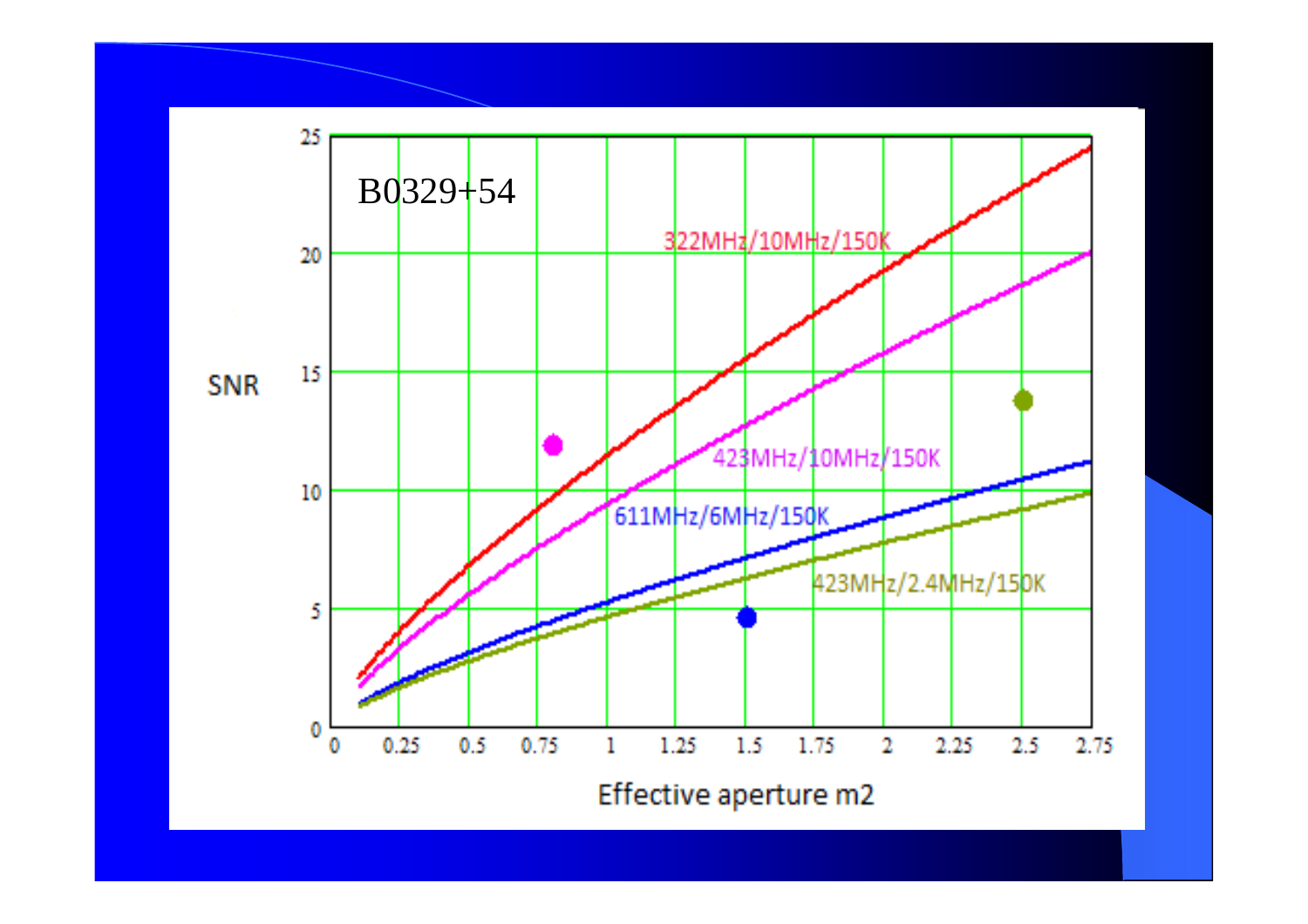### Mini Pulsar Radio Telescope

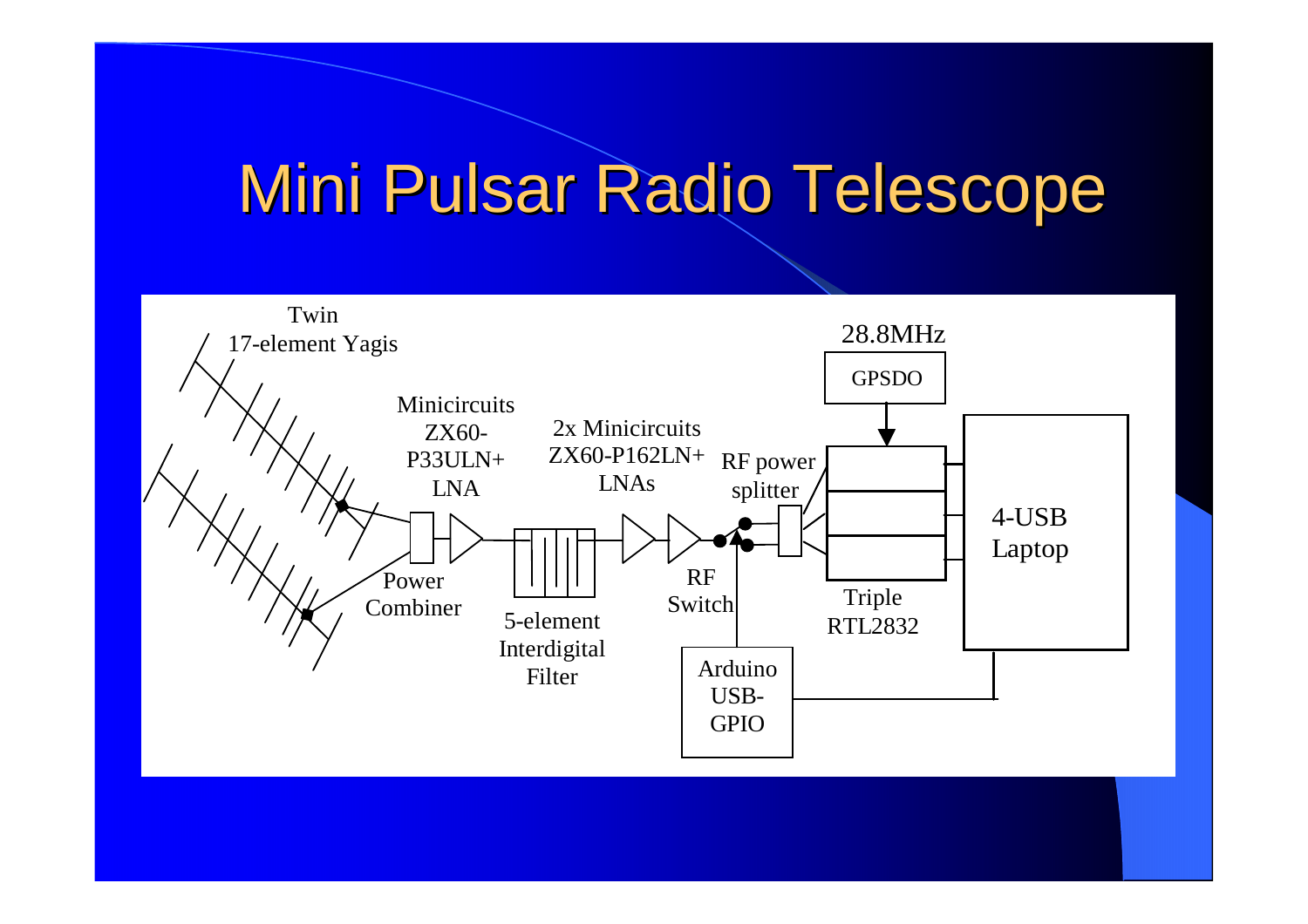#### System Temperature - ${\mathsf T}_{\mathsf{SYS}}$

 Receiver noise power with Antenna..1. Connected:  $P_{AC}$ 2. Feed O/C:  $P_{OC}$ 3. Feed matched: P<sub>ML</sub>

$$
\frac{P_{OC}}{P_{ML}} = \frac{T_{RX}}{T_{RX} + 290}
$$
\n
$$
T_{RX} = T_{LNA} + T_{Losses}
$$
\n
$$
\frac{P_{AC}}{P_{OC}} = \frac{T_{SYS}}{T_{RX}}
$$
\n
$$
T_{SYS} = T_{RX} + T_{SKY} + T_{Antenna}
$$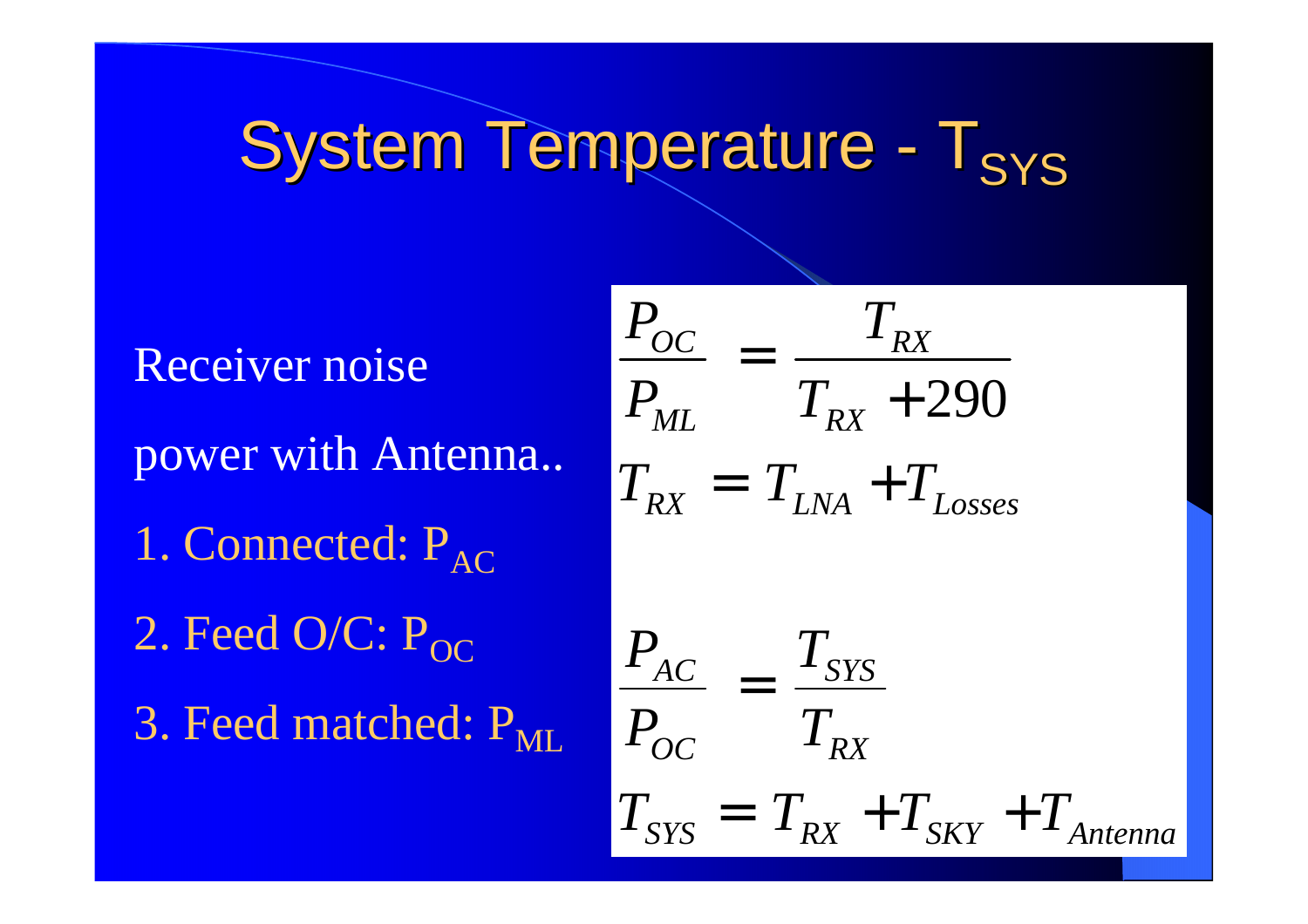#### Detected Video



 $B = 2.4 \text{MHz}, t = 1 \text{ms}, \text{and}, (T_{sys} + T_{sky})/ \Delta T = 50$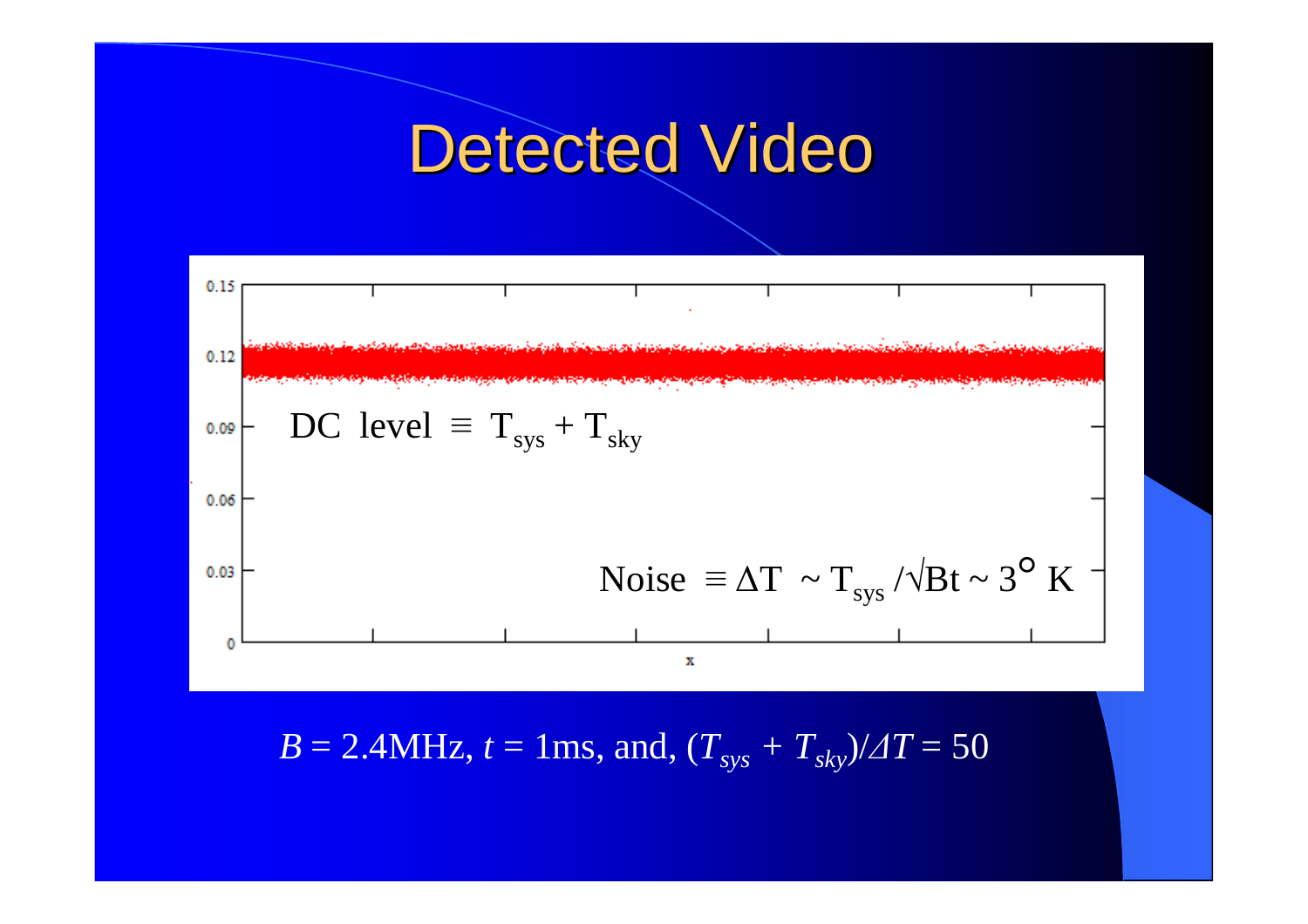## Folding Algorithm



P

t

t

P

t

- \* Pulse adds linearly
- \* Noise adds as square root
- \* SNR improves as √(Folds = *F*)

SNR= √(*FP∆f*/*N*) x *Tp*/*Tsys*

T

- Optimum bins*N* = Period/Pwidth
- B0329: *Tp* ~ 0.03°K/m2/pol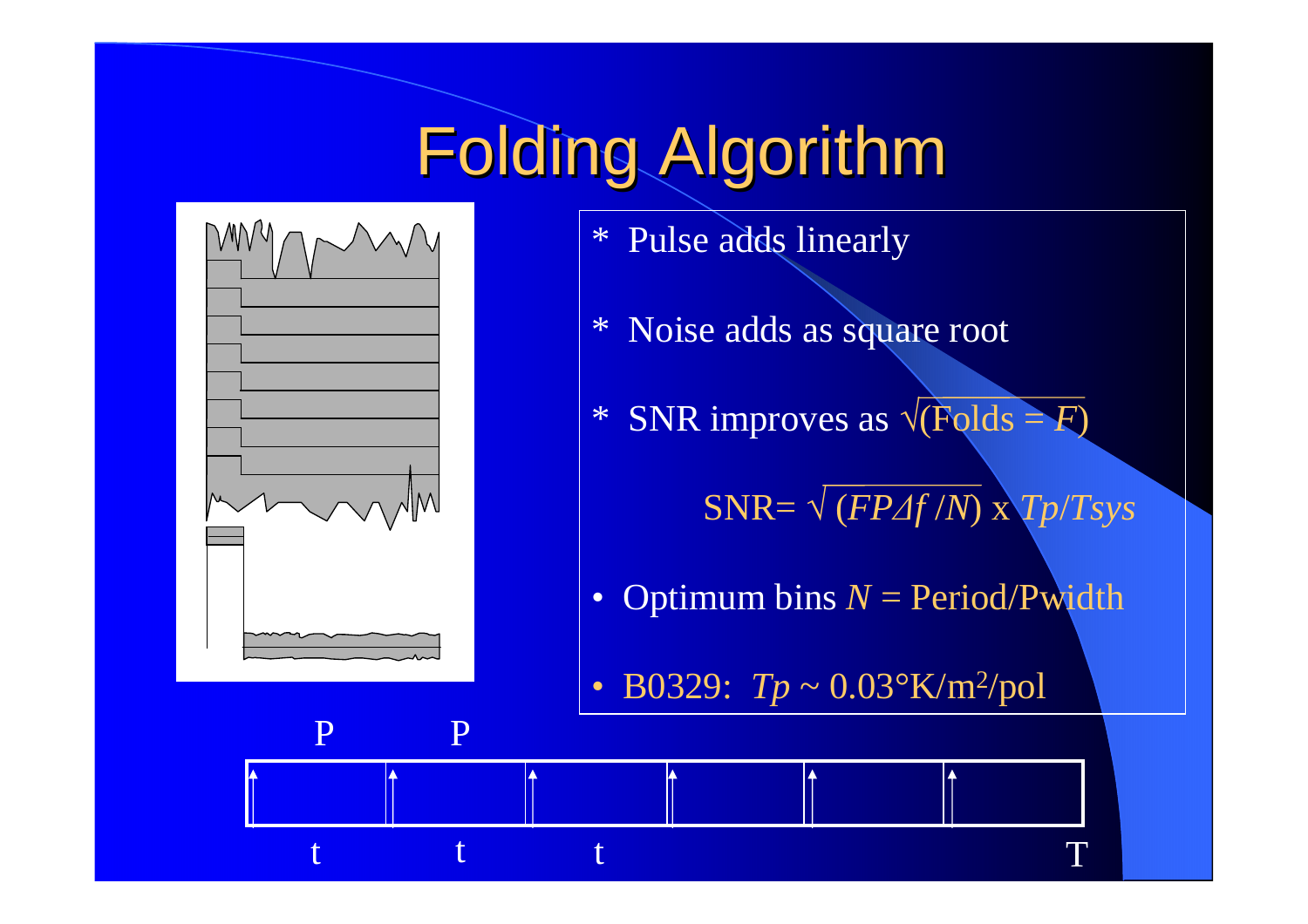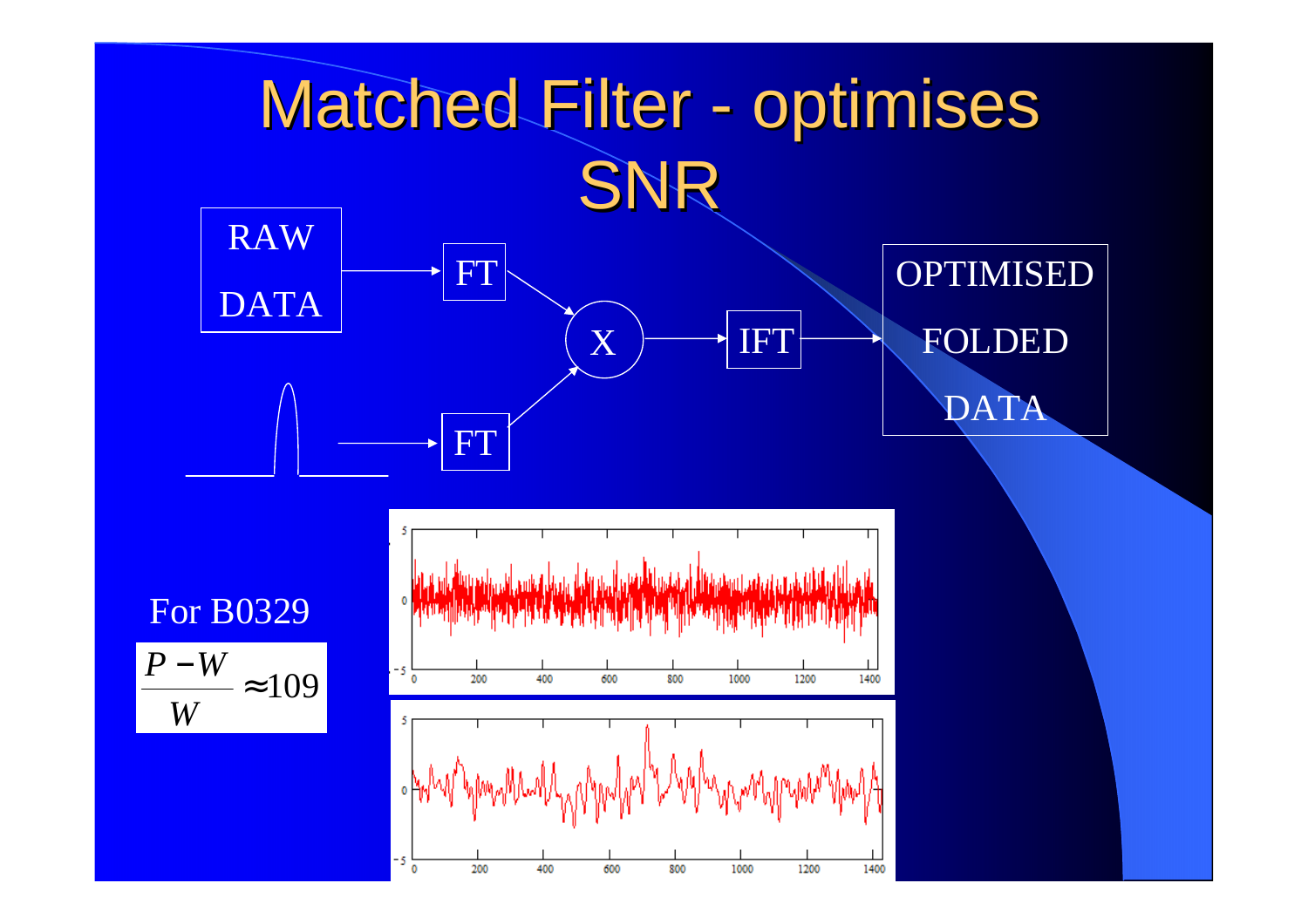#### Finding and Validating

- $\bullet$ Strong signal - Presto Plot
- $\bullet$ Weak signal - exploit pulsar characteristics
	- 1.Correct period –TEMPO + GPS/Rubidium DO
	- 2.Check pulse width – Matched filter peak
	- 3.Two-period fold correlation.
	- 4. Two-section fold correlation
	- 5.Multi-band correlation.
	- 6.Period search peak – profile, offset and pulse width
	- 7.P-dot search peak – profile, offset and pulse width
	- 8.Dispersion search peak – amplitude and pulse width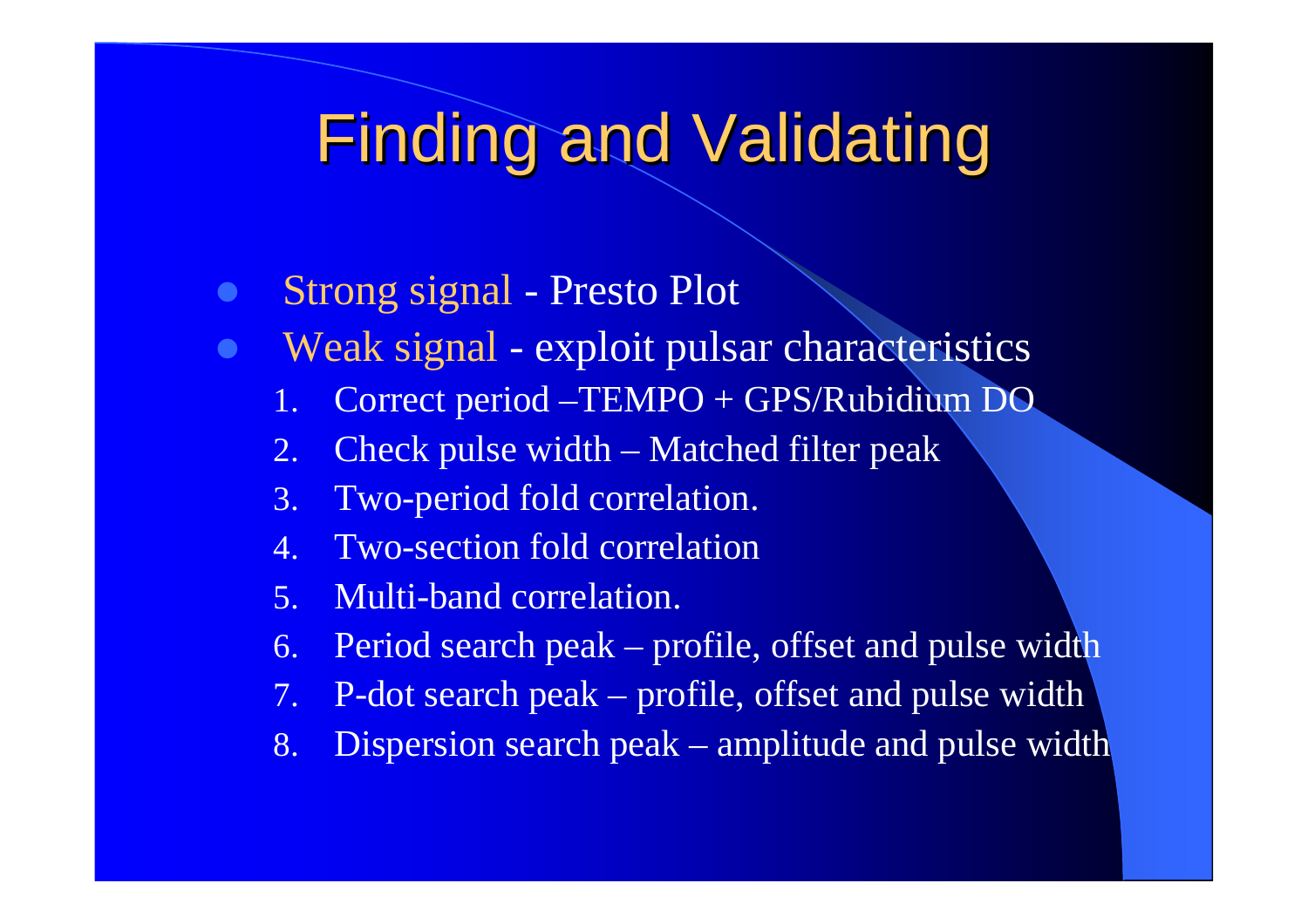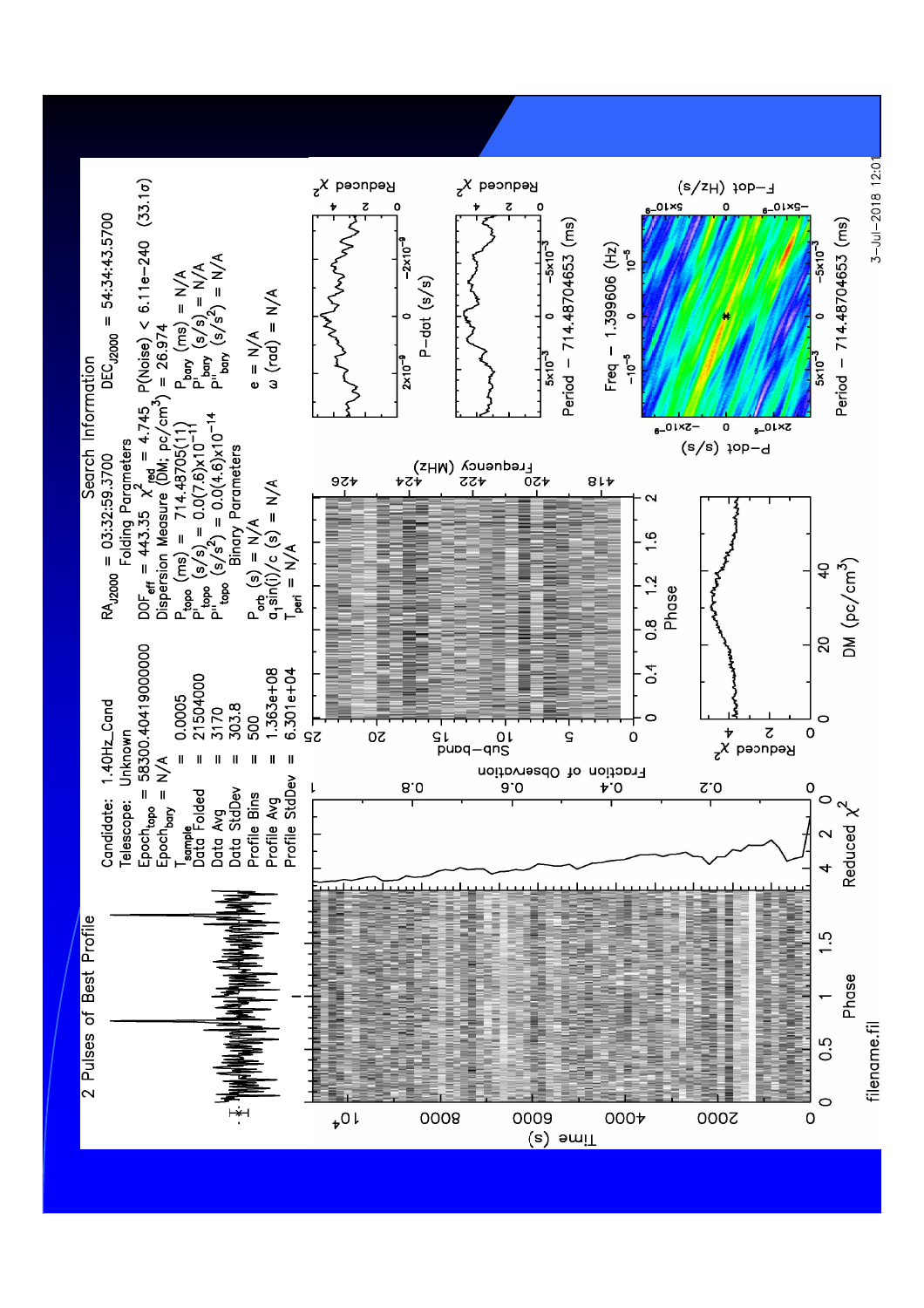Andrea Dell'Immagine - Italy 422MHz + 2.4MHz RTL+ 3Hrs2x2x2m 3D corner reflector antenna



*http://iw5bhy.altervista.org/*

Automatic Daily **Observatory**  $2.5\mathrm{m^2}$  Aperture

 $SNR = 11.5$ 

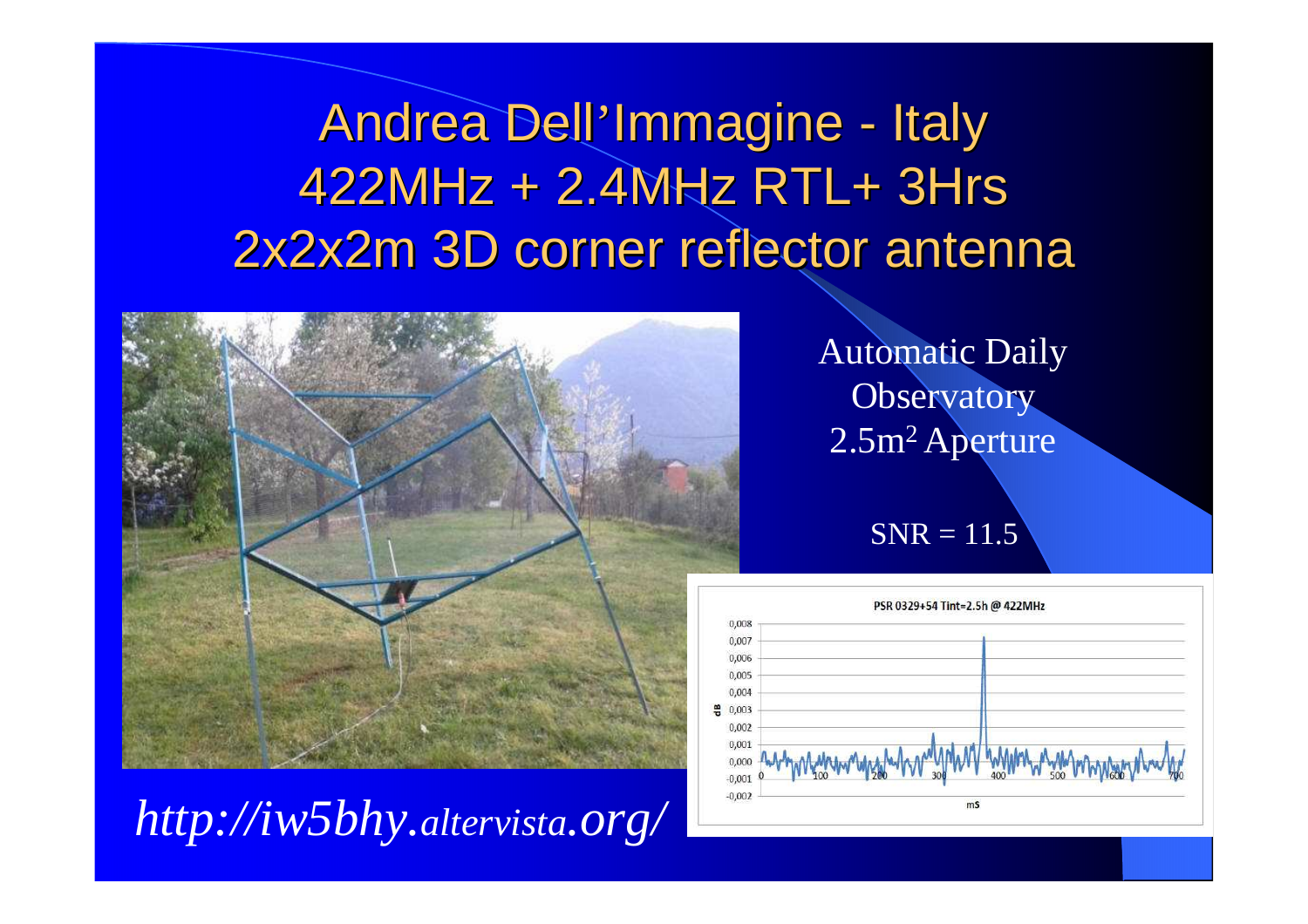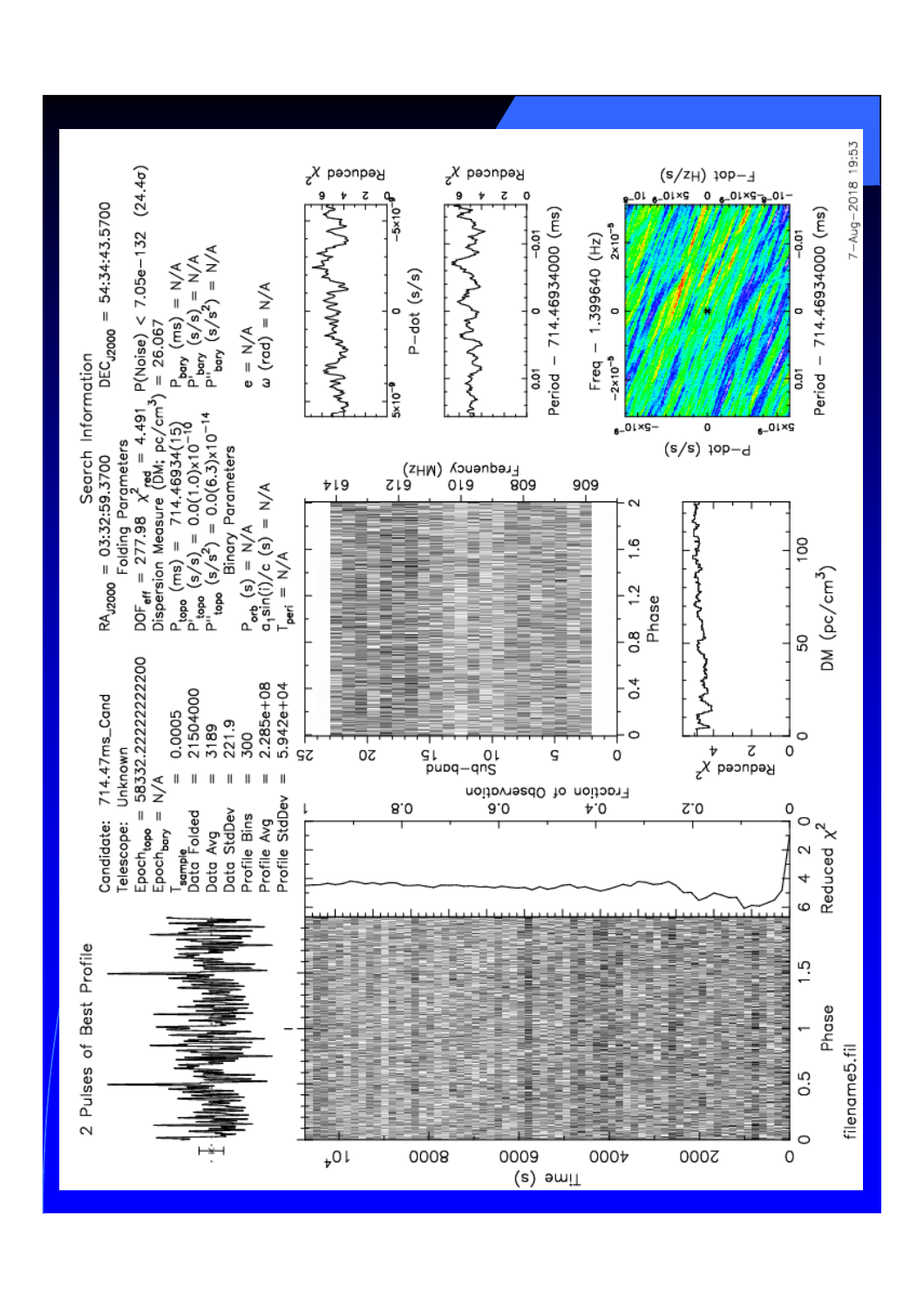#### 611MHz + 6MHz (3x2.4MHz) + 2HrsTwin 2.5m Yagis

Minimal Affordable System $1.5\mathrm{m}^2$  aperture

B0329+54 Pulsar period: 714.4816893ms

 $SNR = 4.5$ 

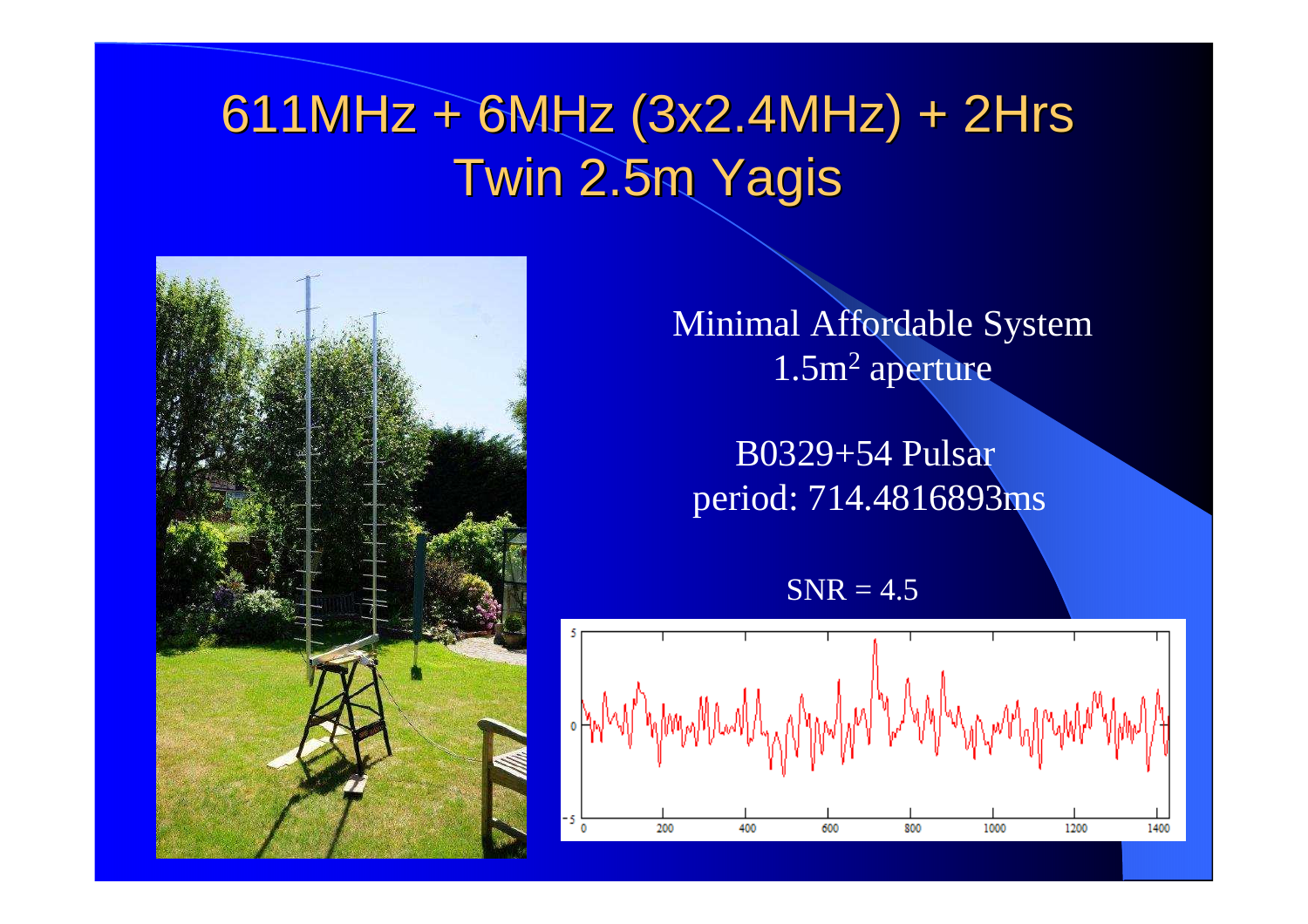## B0329 Tests 1,2.Period/Pulse Width Check

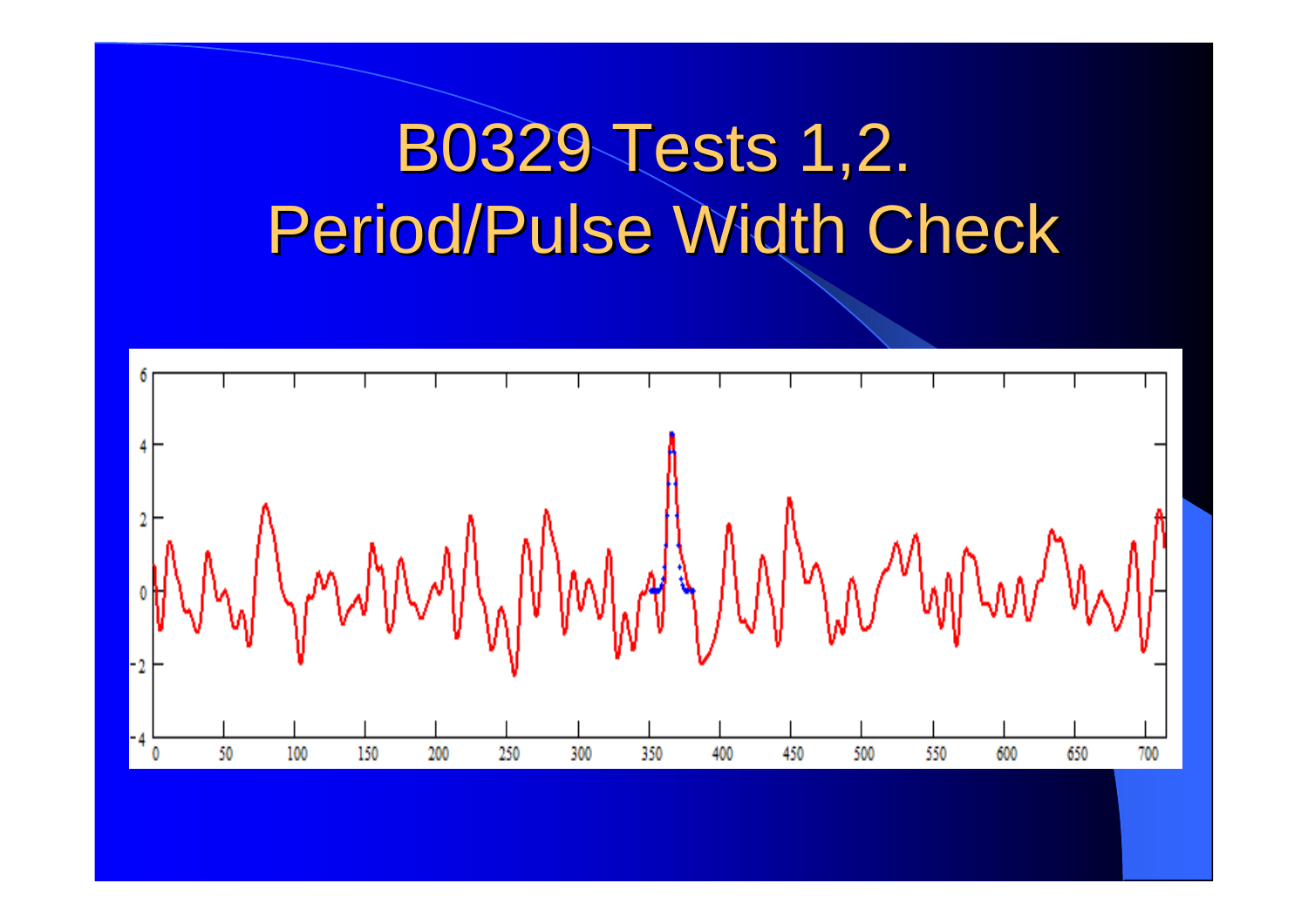## Test 3. 2-Period Fold 2 sections overlaid

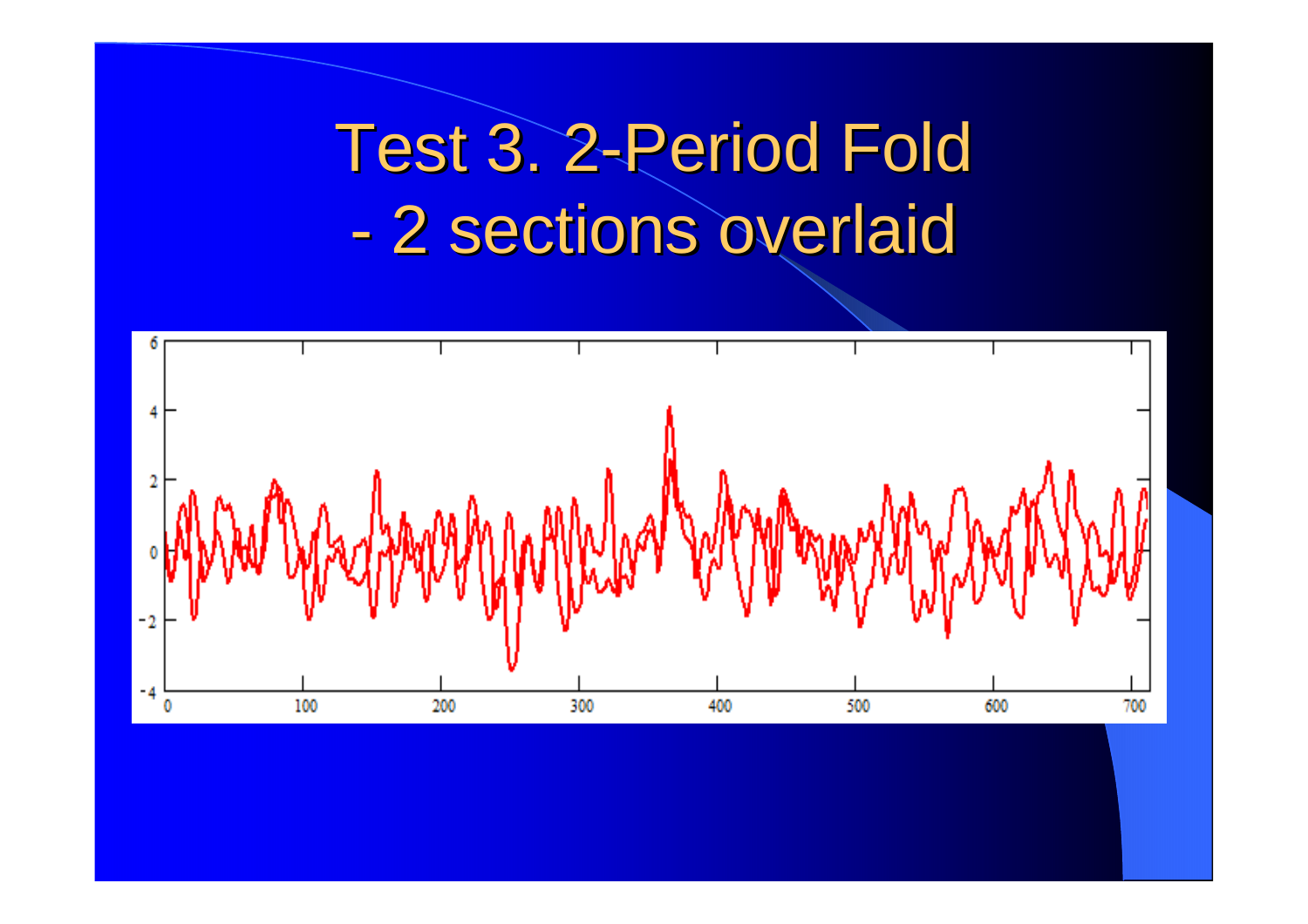## Test 4. Half File Correlation

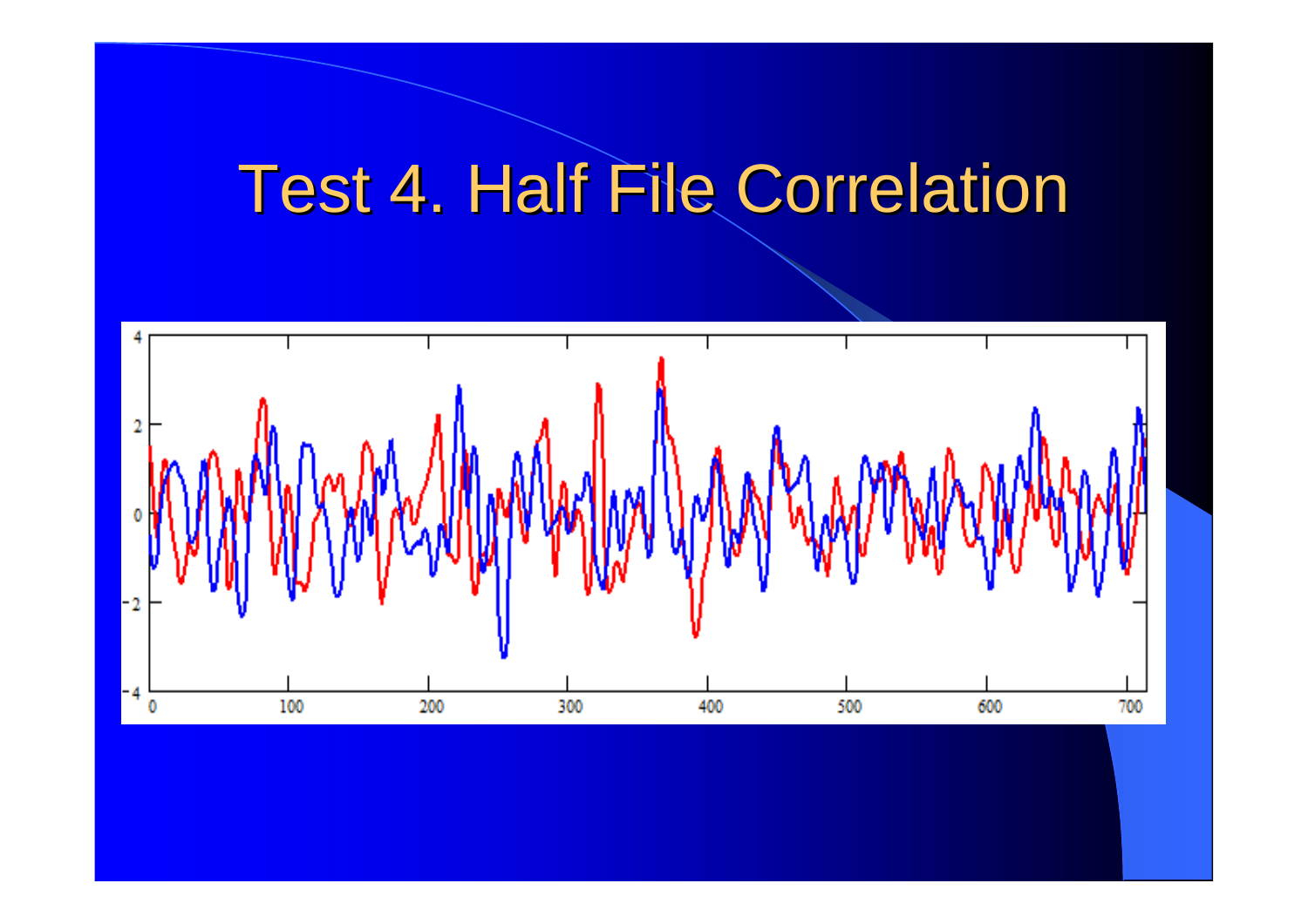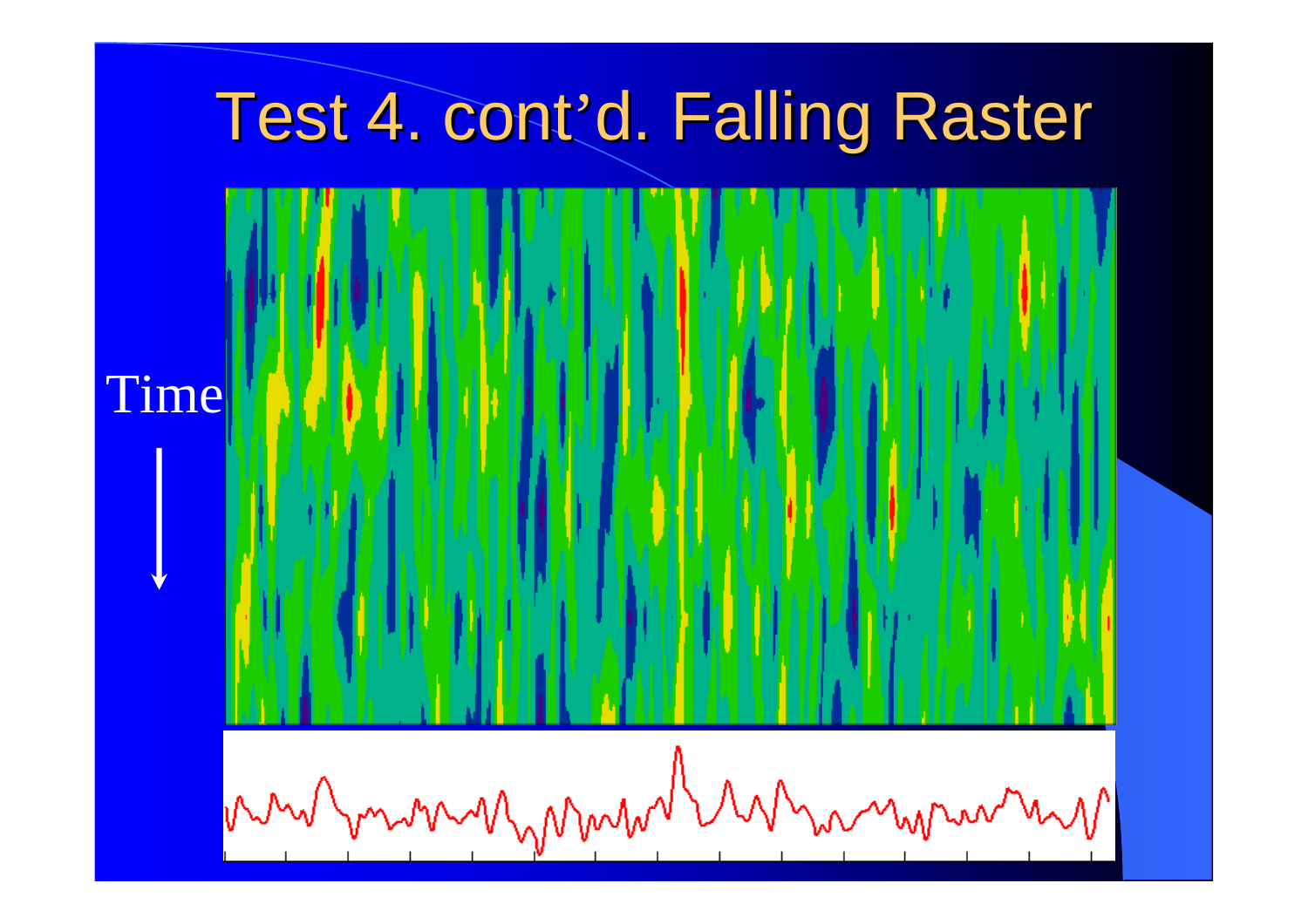## Test 5. Sub-Band Correlation

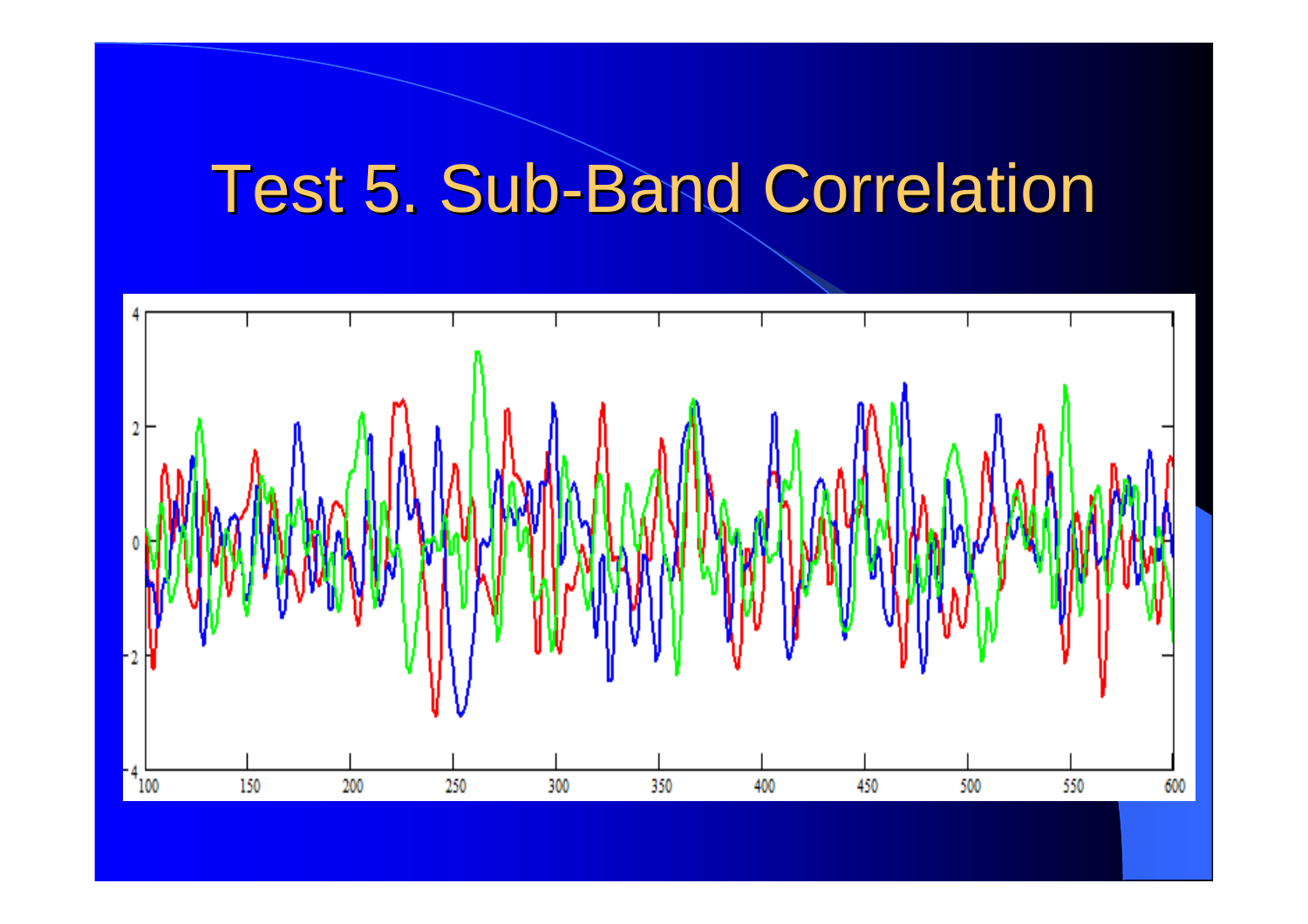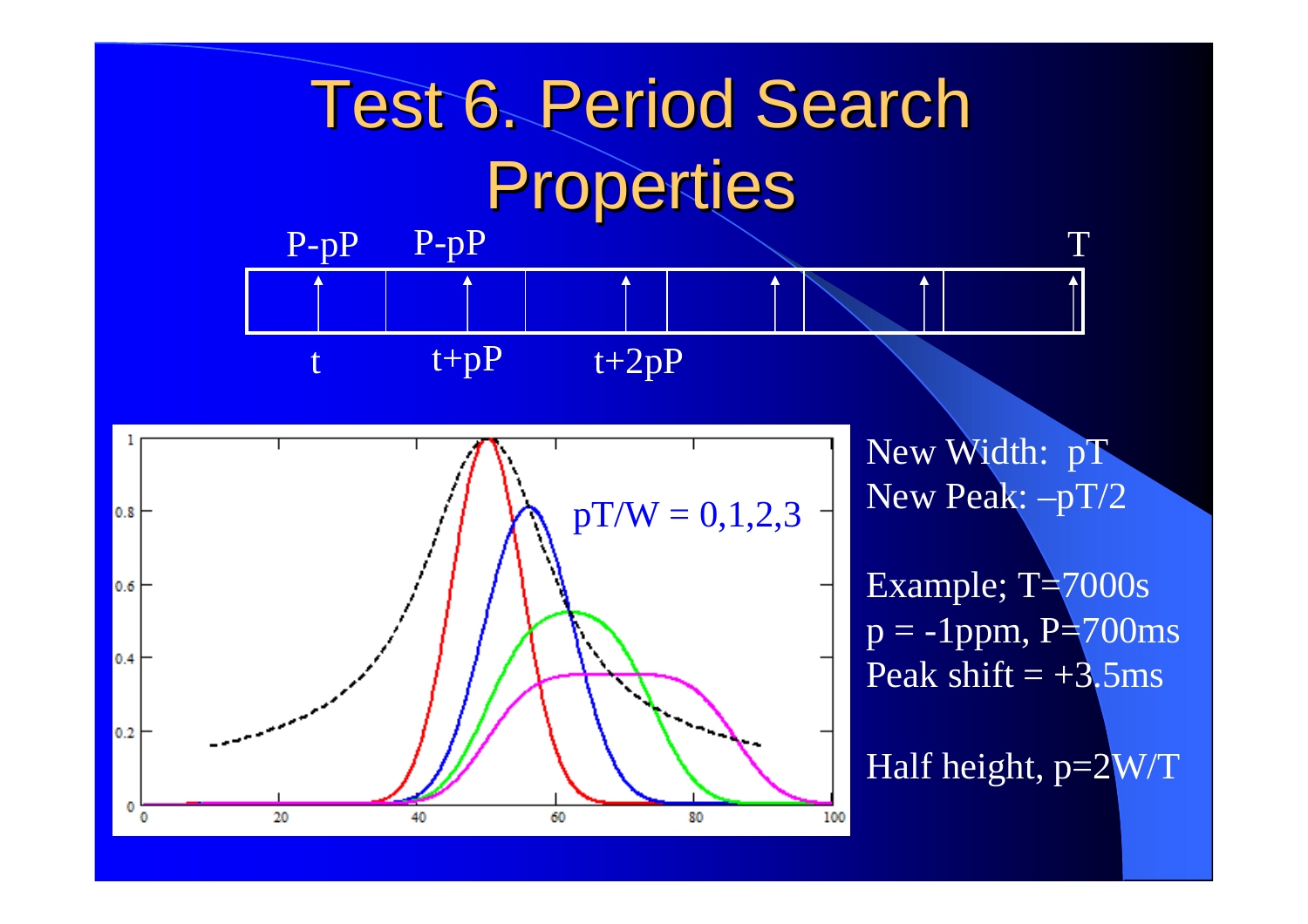# Test 6 cont'd. Period Search **Data**



 $p = 0, -1, -2, -3$ ppm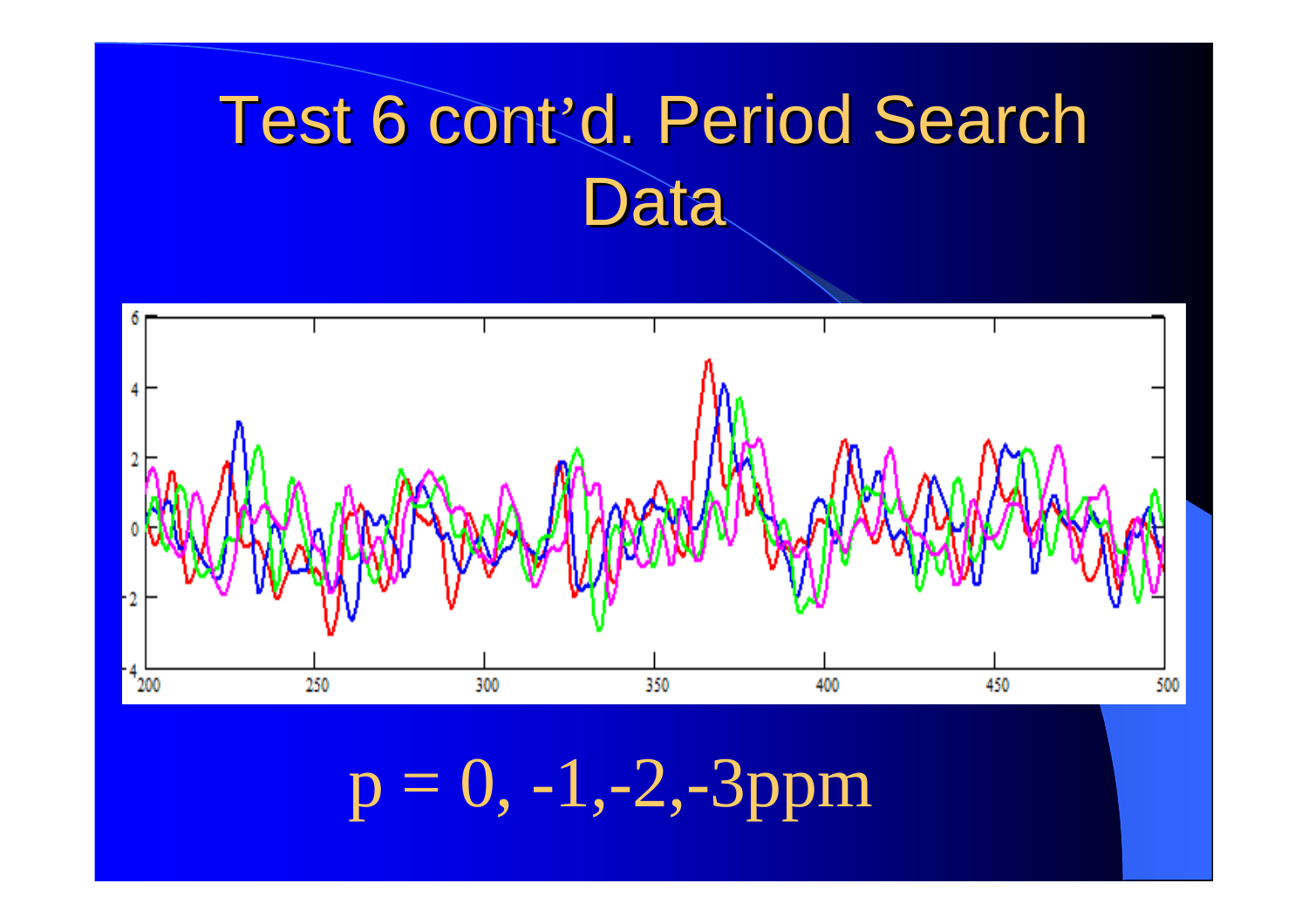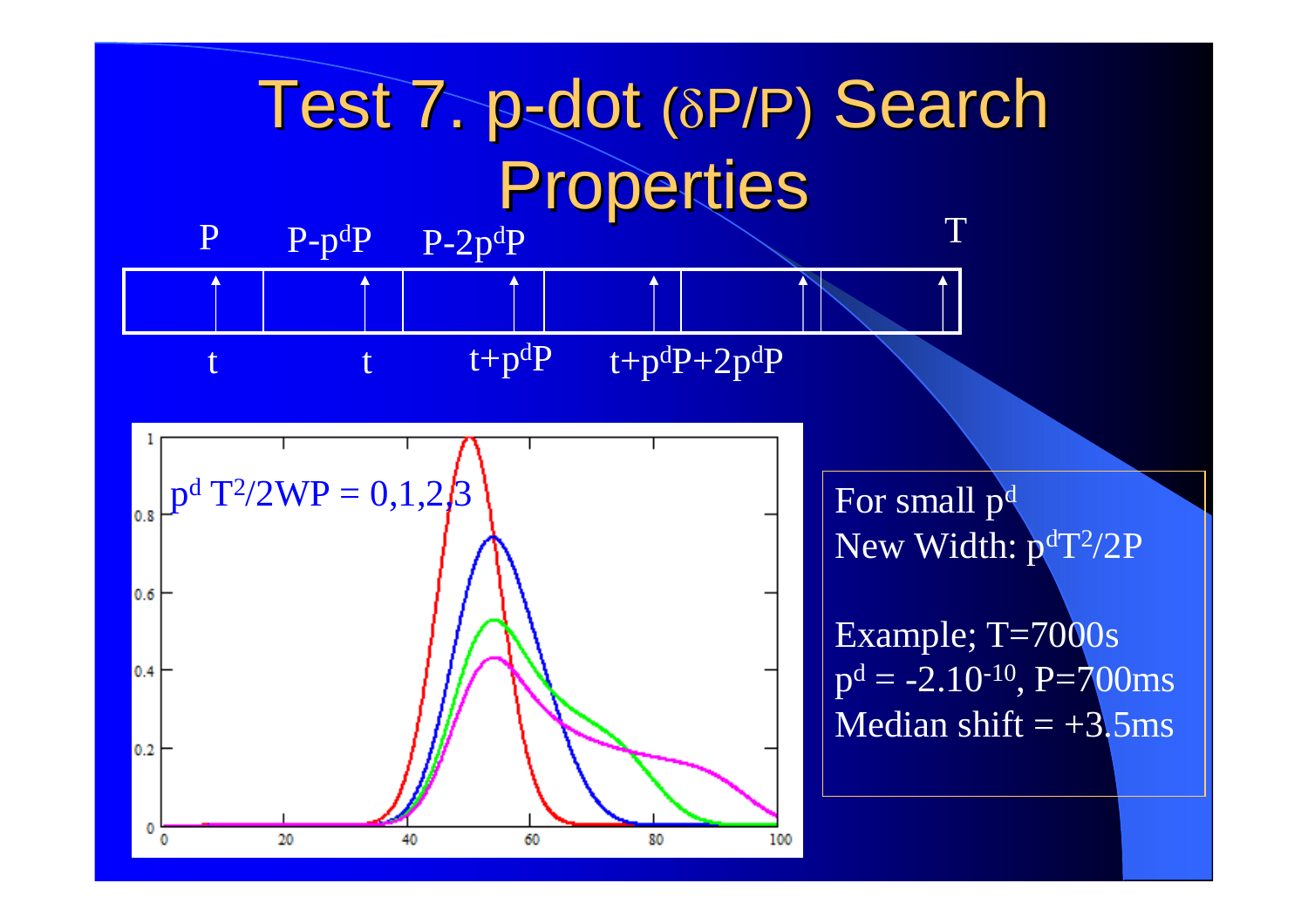## Test 7 cont'd. p-dot Search **Data**



 $p^{d}= 0,-1,-2,-3x10^{-10}$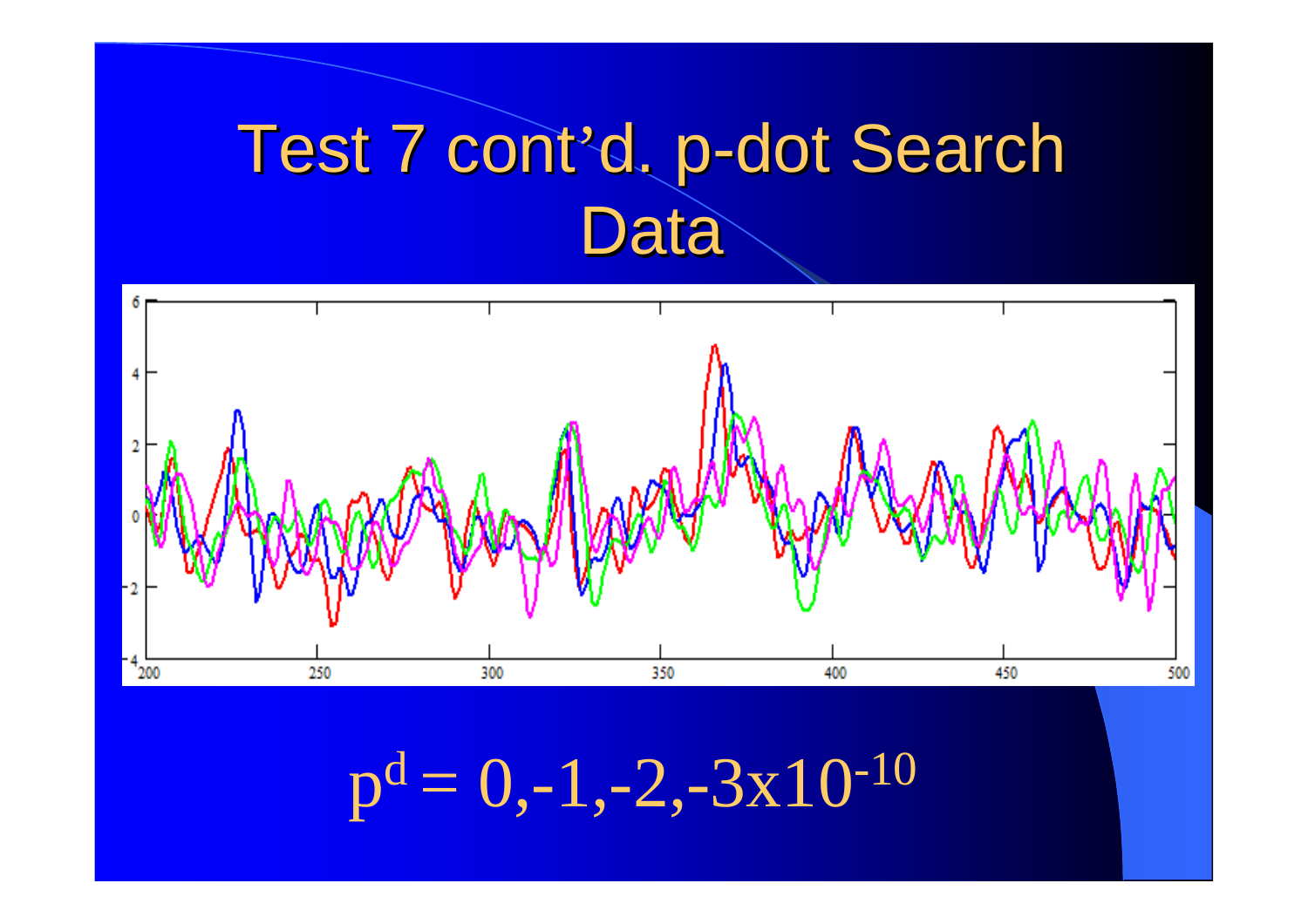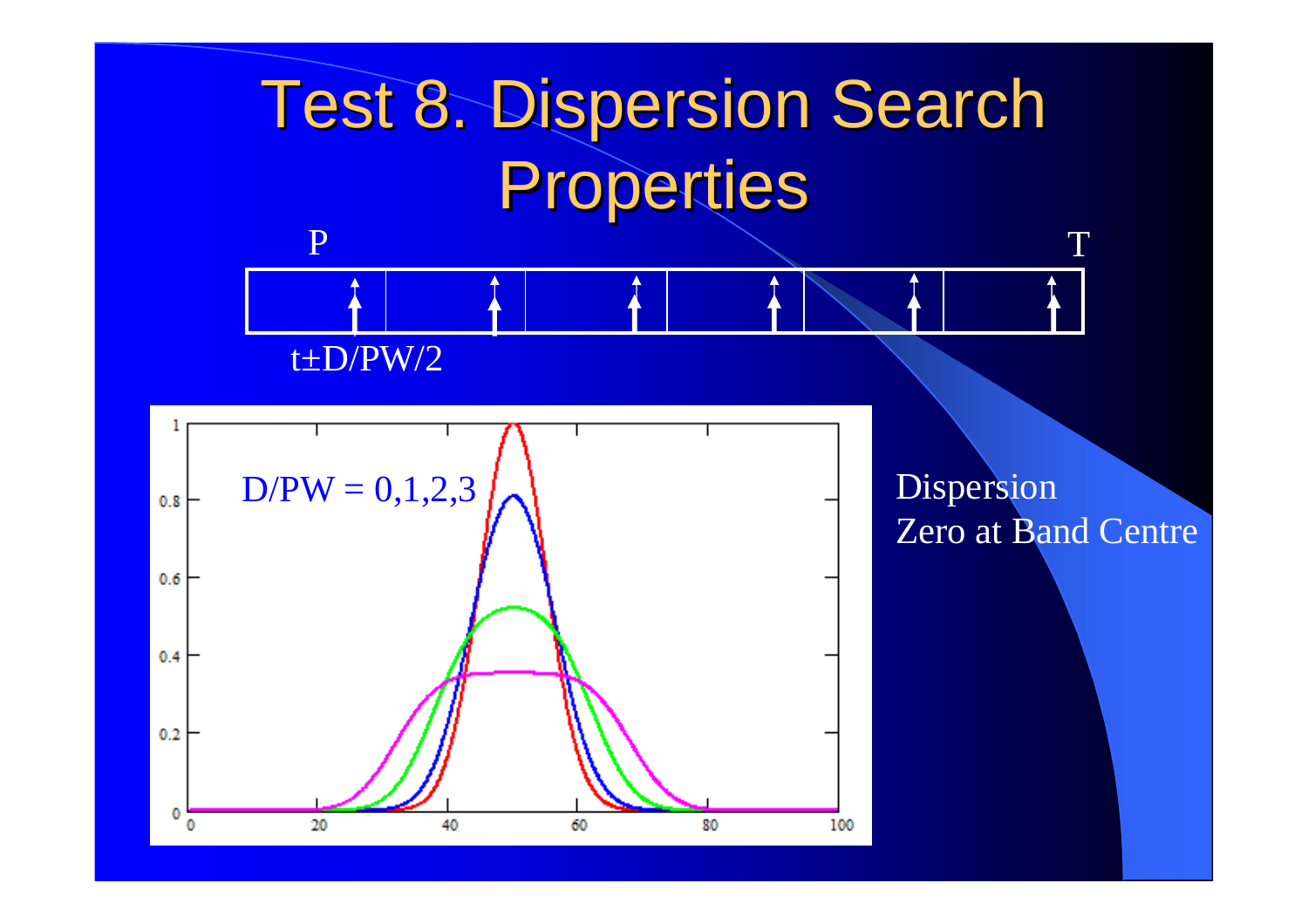## Test 8 cont'd. Dispersion Search Data



 $D/W = 0, \pm 1, 2, 3$  - dispersion zero at band centre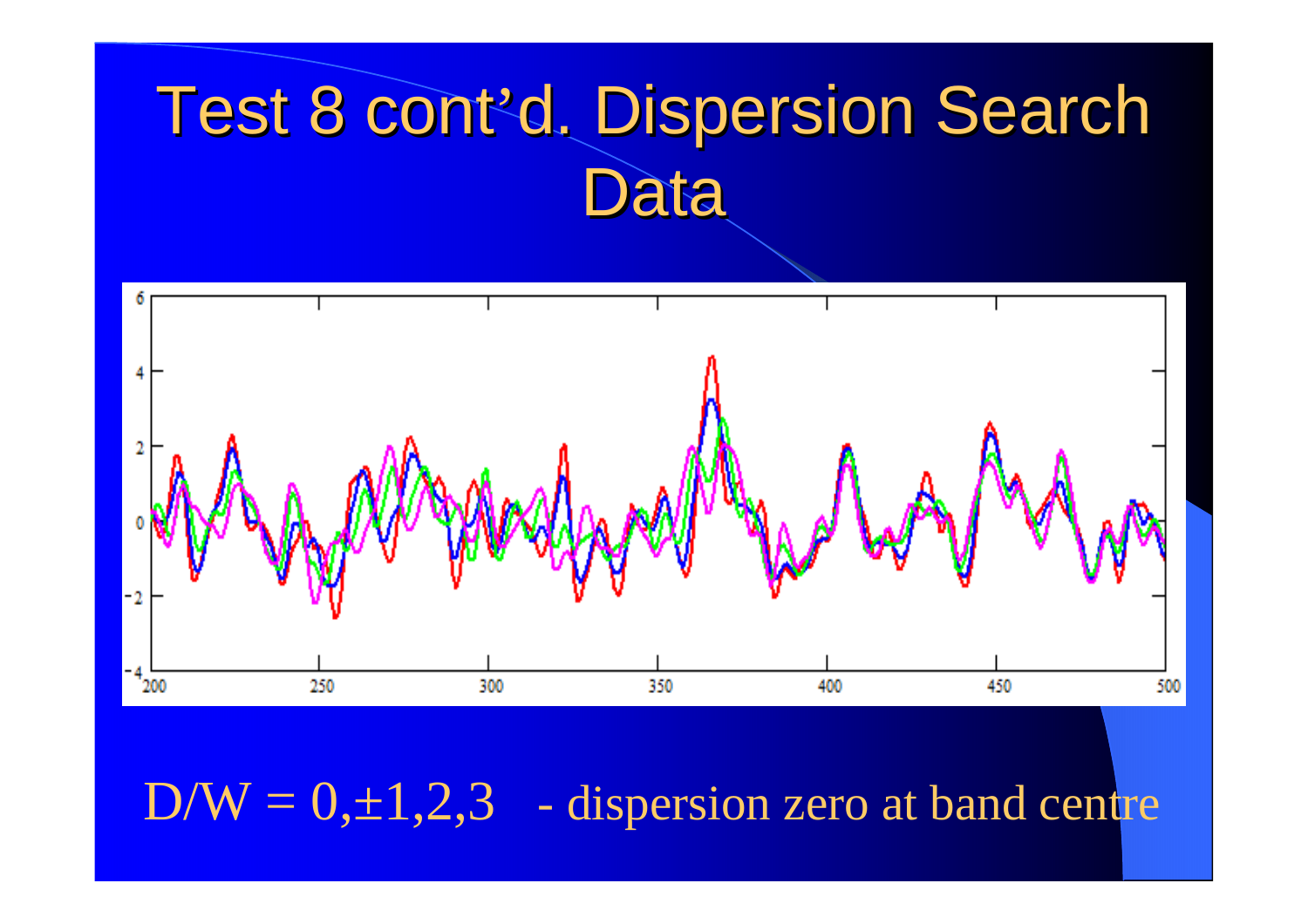### **Low SNR Validation Summary**

- 1. Pulsar SNR's below 10:1 require careful validation
- 2. Interference and peaks of natural noise cause confusion
- 3. The key to identifying these is to exploit the pulsar properties
- 4. The 8-point test plan discussed works well down to 4:1 SNRs
- 5. In areas of low RFI some candidates are recognised down to 3:1